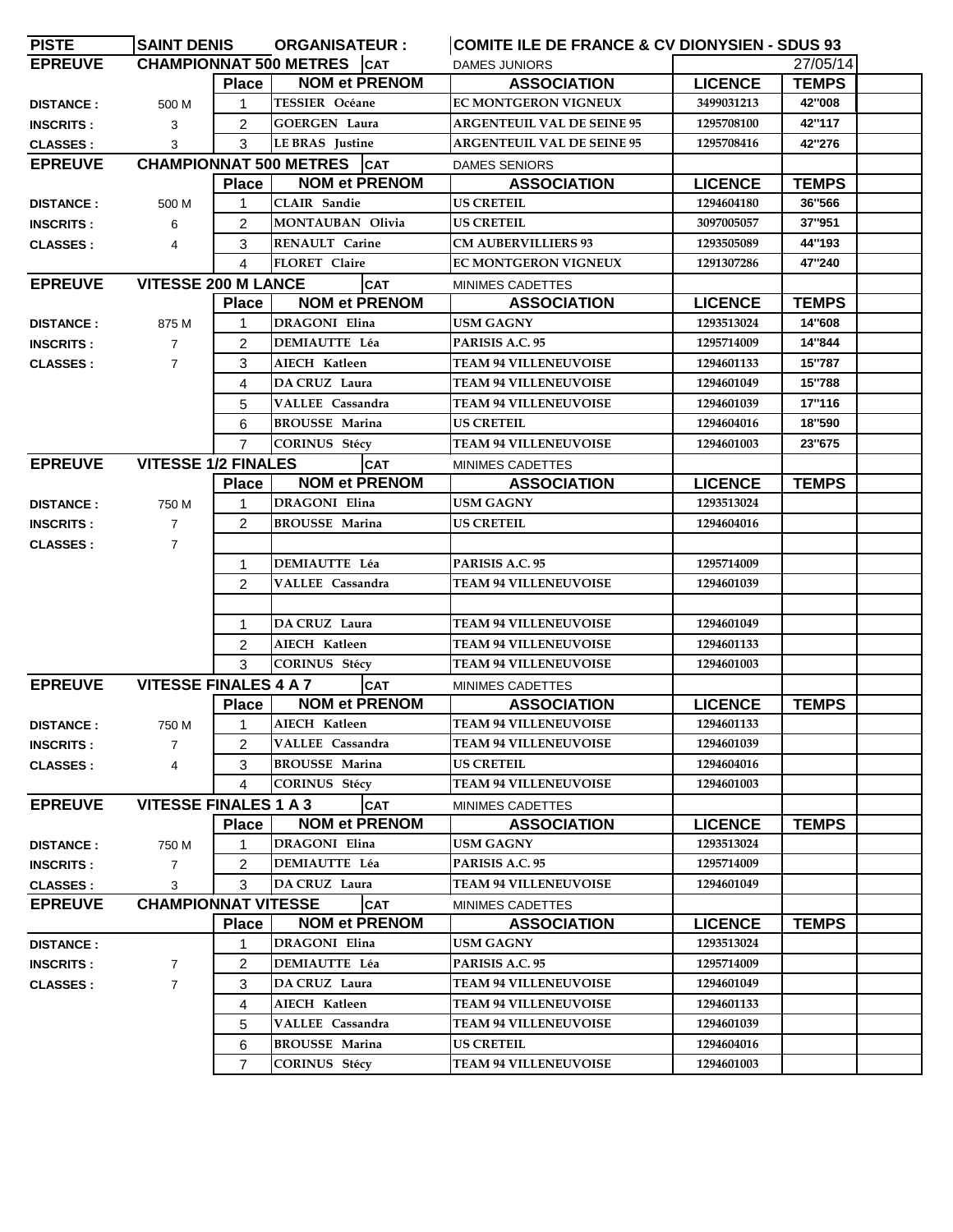| <b>EPREUVE</b>   | <b>VITESSE 200 M LANCE</b> |                | <b>CAT</b>                                           | DAMES J & SENIORS                       |                |              |  |
|------------------|----------------------------|----------------|------------------------------------------------------|-----------------------------------------|----------------|--------------|--|
|                  |                            | Place          | <b>NOM et PRENOM</b>                                 | <b>ASSOCIATION</b>                      | <b>LICENCE</b> | <b>TEMPS</b> |  |
| <b>DISTANCE:</b> | 875 M                      | 1              | <b>CLAIR</b> Sandie                                  | <b>US CRETEIL</b>                       | 1294604180     | 12"626       |  |
| <b>INSCRITS:</b> | 8                          | $\overline{2}$ | <b>MONTAUBAN Olivia</b>                              | <b>US CRETEIL</b>                       | 3097005057     | 13"049       |  |
| <b>CLASSES:</b>  | 5                          | 3              | <b>LE BRAS</b> Justine                               | <b>ARGENTEUIL VAL DE SEINE 95</b>       | 1295708416     | 14"330       |  |
|                  |                            | 4              | <b>GOERGEN Laura</b>                                 | <b>ARGENTEUIL VAL DE SEINE 95</b>       | 1295708100     | 14"559       |  |
|                  |                            | 5              | <b>RENAULT</b> Carine                                | <b>CM AUBERVILLIERS 93</b>              | 1293505089     | 16"142       |  |
| <b>EPREUVE</b>   | <b>VITESSE 1/4 FINALES</b> |                | <b>CAT</b>                                           | DAMES J & SENIORS                       |                |              |  |
|                  |                            | <b>Place</b>   | <b>NOM et PRENOM</b>                                 | <b>ASSOCIATION</b>                      | <b>LICENCE</b> | <b>TEMPS</b> |  |
| <b>DISTANCE:</b> | 750 M                      | 1              | <b>CLAIR</b> Sandie                                  | <b>US CRETEIL</b>                       | 1294604180     |              |  |
| <b>INSCRITS:</b> | 8                          |                |                                                      |                                         |                |              |  |
| <b>CLASSES:</b>  | 5                          | $\mathbf{1}$   | MONTAUBAN Olivia                                     | <b>US CRETEIL</b>                       | 3097005057     |              |  |
|                  |                            | $\overline{2}$ | RENAULT Carine                                       | <b>CM AUBERVILLIERS 93</b>              | 1293505089     |              |  |
|                  |                            |                |                                                      |                                         |                |              |  |
|                  |                            | 1              | <b>LE BRAS</b> Justine                               | <b>ARGENTEUIL VAL DE SEINE 95</b>       | 1295708416     |              |  |
|                  |                            | $\overline{2}$ | <b>GOERGEN Laura</b>                                 | <b>ARGENTEUIL VAL DE SEINE 95</b>       | 1295708100     |              |  |
| <b>EPREUVE</b>   | <b>VITESSE REPECHAGE</b>   |                | <b>CAT</b>                                           | DAMES J & SENIORS                       |                |              |  |
|                  |                            | <b>Place</b>   | <b>NOM et PRENOM</b>                                 | <b>ASSOCIATION</b>                      | <b>LICENCE</b> | <b>TEMPS</b> |  |
| <b>DISTANCE:</b> | 750 M                      |                | <b>GOERGEN Laura</b>                                 | <b>ARGENTEUIL VAL DE SEINE 95</b>       | 1295708100     |              |  |
| <b>INSCRITS:</b> | 8                          | $\overline{2}$ | <b>RENAULT Carine</b>                                | <b>CM AUBERVILLIERS 93</b>              | 1293505089     |              |  |
| <b>CLASSES:</b>  | $\overline{2}$             |                |                                                      |                                         |                |              |  |
| <b>EPREUVE</b>   |                            |                | VITESSE 1/2 FINALE 1e MANCICAT                       | DAMES J & SENIORS                       |                |              |  |
|                  |                            | <b>Place</b>   | <b>NOM et PRENOM</b>                                 | <b>ASSOCIATION</b>                      | <b>LICENCE</b> | <b>TEMPS</b> |  |
| <b>DISTANCE:</b> | 750 M                      | 1              | <b>CLAIR</b> Sandie                                  | <b>US CRETEIL</b>                       | 1294604180     |              |  |
| <b>INSCRITS:</b> | 8                          | $\overline{2}$ | <b>GOERGEN Laura</b>                                 | <b>ARGENTEUIL VAL DE SEINE 95</b>       | 1295708100     |              |  |
| <b>CLASSES:</b>  | 4                          |                |                                                      |                                         |                |              |  |
|                  |                            | 1              | <b>MONTAUBAN Olivia</b>                              | <b>US CRETEIL</b>                       | 3097005057     |              |  |
|                  |                            | $\mathcal{P}$  | LE BRAS Justine                                      | <b>ARGENTEUIL VAL DE SEINE 95</b>       | 1295708416     |              |  |
| <b>EPREUVE</b>   |                            |                | VITESSE 1/2 FINALE 2e MANCICAT                       | DAMES J & SENIORS                       |                |              |  |
|                  |                            | <b>Place</b>   | <b>NOM et PRENOM</b>                                 | <b>ASSOCIATION</b>                      | <b>LICENCE</b> | <b>TEMPS</b> |  |
| <b>DISTANCE:</b> | 750 M                      | 1              | <b>CLAIR</b> Sandie                                  | <b>US CRETEIL</b>                       | 1294604180     |              |  |
| <b>INSCRITS:</b> | 8                          | $\overline{2}$ | <b>GOERGEN Laura</b>                                 | <b>ARGENTEUIL VAL DE SEINE 95</b>       | 1295708100     |              |  |
| <b>CLASSES:</b>  | 4                          |                |                                                      |                                         |                |              |  |
|                  |                            | 1              | <b>MONTAUBAN Olivia</b>                              | <b>US CRETEIL</b>                       | 3097005057     |              |  |
|                  |                            | 2              | LE BRAS Justine                                      | <b>ARGENTEUIL VAL DE SEINE 95</b>       | 1295708416     |              |  |
| <b>EPREUVE</b>   |                            | Place          | VITESSE FINALE 1e MANCHE CAT<br><b>NOM et PRENOM</b> | DAMES J & SENIORS<br><b>ASSOCIATION</b> | <b>LICENCE</b> | <b>TEMPS</b> |  |
|                  | 750 M                      | 3              | LE BRAS Justine                                      | <b>ARGENTEUIL VAL DE SEINE 95</b>       | 1295708416     |              |  |
| <b>DISTANCE:</b> |                            | 4              | <b>GOERGEN Laura</b>                                 | <b>ARGENTEUIL VAL DE SEINE 95</b>       | 1295708100     |              |  |
| <b>INSCRITS:</b> | 8                          |                |                                                      |                                         |                |              |  |
| <b>CLASSES:</b>  | 4                          | 1              | <b>CLAIR</b> Sandie                                  | <b>US CRETEIL</b>                       | 1294604180     |              |  |
|                  |                            | $\overline{2}$ | MONTAUBAN Olivia                                     | <b>US CRETEIL</b>                       | 3097005057     |              |  |
| <b>EPREUVE</b>   |                            |                | VITESSE FINALE 2e MANCHE CAT                         |                                         |                |              |  |
|                  |                            | <b>Place</b>   | <b>NOM et PRENOM</b>                                 | DAMES J & SENIORS<br><b>ASSOCIATION</b> | <b>LICENCE</b> | <b>TEMPS</b> |  |
| <b>DISTANCE:</b> | 750 M                      | 3              | <b>LE BRAS</b> Justine                               | <b>ARGENTEUIL VAL DE SEINE 95</b>       | 1295708416     |              |  |
| <b>INSCRITS:</b> | 8                          | 4              | <b>GOERGEN Laura</b>                                 | <b>ARGENTEUIL VAL DE SEINE 95</b>       | 1295708100     |              |  |
| <b>CLASSES:</b>  | 4                          |                |                                                      |                                         |                |              |  |
|                  |                            | $\mathbf{1}$   | <b>CLAIR</b> Sandie                                  | <b>US CRETEIL</b>                       | 1294604180     |              |  |
|                  |                            | $\mathcal{P}$  | MONTAUBAN Olivia                                     | <b>US CRETEIL</b>                       | 3097005057     |              |  |
| <b>EPREUVE</b>   | <b>CHAMPIONNAT VITESSE</b> |                | <b>CAT</b>                                           | DAMES J & SENIORS                       |                |              |  |
|                  |                            | <b>Place</b>   | <b>NOM et PRENOM</b>                                 | <b>ASSOCIATION</b>                      | <b>LICENCE</b> | <b>TEMPS</b> |  |
| <b>DISTANCE:</b> |                            | 1              | <b>CLAIR</b> Sandie                                  | <b>US CRETEIL</b>                       | 1294604180     |              |  |
| <b>INSCRITS:</b> | 8                          | 2              | MONTAUBAN Olivia                                     | <b>US CRETEIL</b>                       | 3097005057     |              |  |
| <b>CLASSES:</b>  | 5                          | 3              | LE BRAS Justine                                      | <b>ARGENTEUIL VAL DE SEINE 95</b>       | 1295708416     |              |  |
|                  |                            | 4              | <b>GOERGEN Laura</b>                                 | <b>ARGENTEUIL VAL DE SEINE 95</b>       | 1295708100     |              |  |
|                  |                            | 5              | RENAULT Carine                                       | <b>CM AUBERVILLIERS 93</b>              | 1293505089     |              |  |
|                  |                            |                |                                                      |                                         |                |              |  |